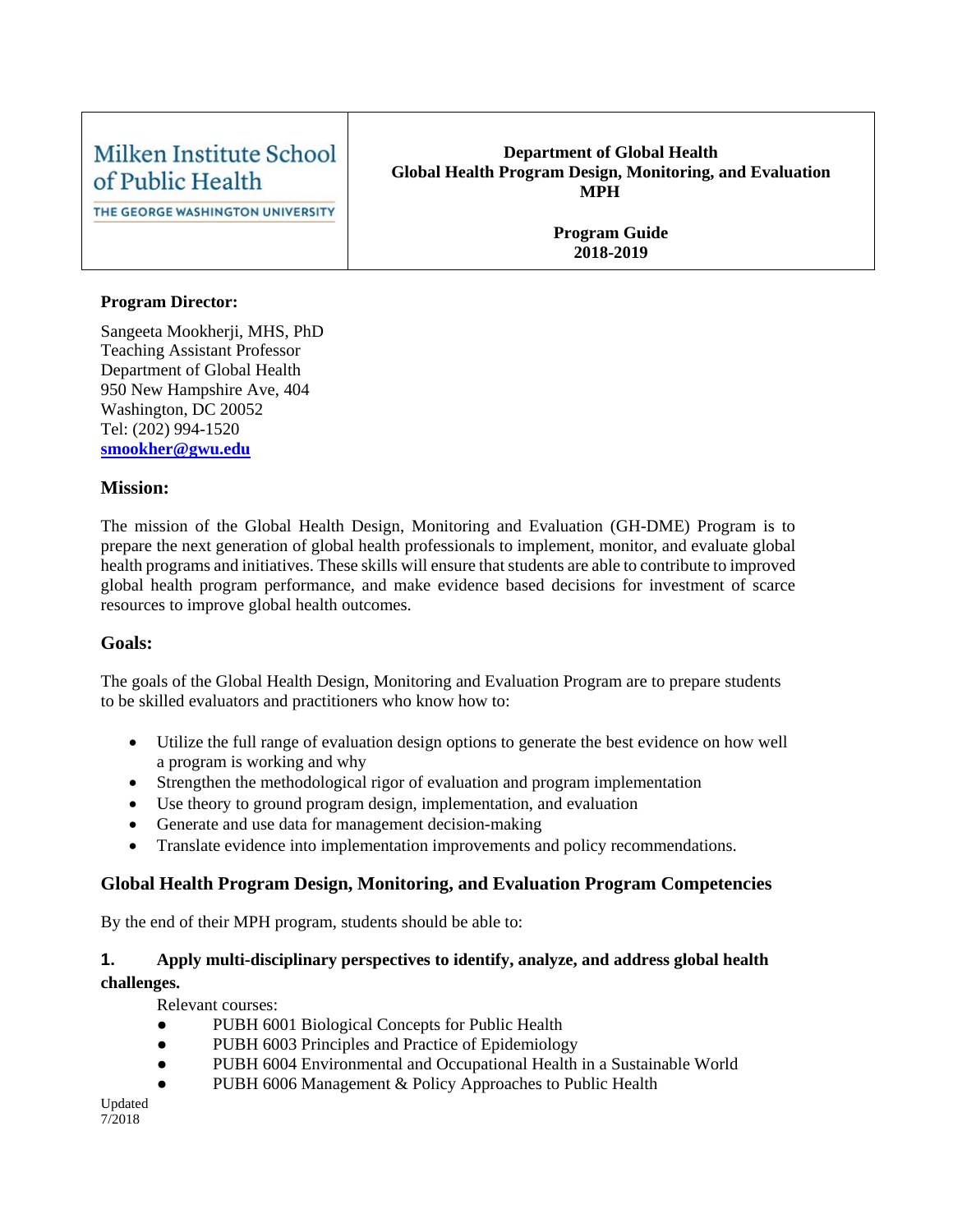- PUBH 6007 Social and Behavioral Approaches to Health
- PUBH 6400 Global Health Frameworks
- PUBH 6410 Global Health Study Design
- PUBH 6435 Global Health Program Design and Implementation

#### **2. Distinguish between qualitative and quantitative methods and select the appropriate method depending on the specific research or programmatic need.**

Relevant courses:

- PUBH 6002 Biostatistical Applications in Public Health
- PUBH 6003 Principles and Practice of Epidemiology
- PUBH 6410 Global Health Study Design
- PUBH 6412 Global Health Quantitative Research Methods
- PUBH 6501 Evaluation of Health Promotion and Disease Prevention Programs OR PUBH 6437 Global Health Program Evaluation

#### **3. Interpret and critique research and best practices to inform the development of evidence-based solutions for global health challenges.**

Relevant courses:

- PUBH 6003 Principles and Practice of Epidemiology
- PUBH 6007 Social and Behavioral Approaches to Health
- PUBH 6400 Global Health Frameworks
- PUBH 6435 Global Health Program Design and Implementation
- PUBH 6501 Evaluation of Health Promotion and Disease Prevention Programs OR PUBH 6437 Global Health Program Evaluation

# **4. Communicate public health evidence on global health topics to a variety of audiences, such as**

#### **technical experts, policymakers, lay audiences, and other relevant stakeholders.**

Relevant courses:

- PUBH 6001 Biologic Concepts for Public Health
- PUBH 6435 Global Health Program Design and Implementation
- PUBH 6501 Evaluation of Health Promotion and Disease Prevention Programs OR PUBH 6437 Global Health Program Evaluation

# **5. Identify and address the ethical issues of global health programs, policies and research.**

Relevant courses:

- PUBH 6001 Biologic Concepts for Public Health
- PUBH 6416 Ethical and Cultural Issues in Global Health Research and Programs
- PUBH 6435 Global Health Program Design and Implementation
- PUBH 6501 Evaluation of Health Promotion and Disease Prevention Programs OR PUBH 6437 Global Health Program Evaluation

## **6. Engage with diverse individuals, organizations, and communities with respect for different values, beliefs and practices.**

Relevant courses:

- PUBH 6416 Ethical and Cultural Issues in Global Health Research and Programs
- PUBH 6501 Evaluation of Health Promotion and Disease Prevention Programs OR PUBH 6437 Global Health Program Evaluation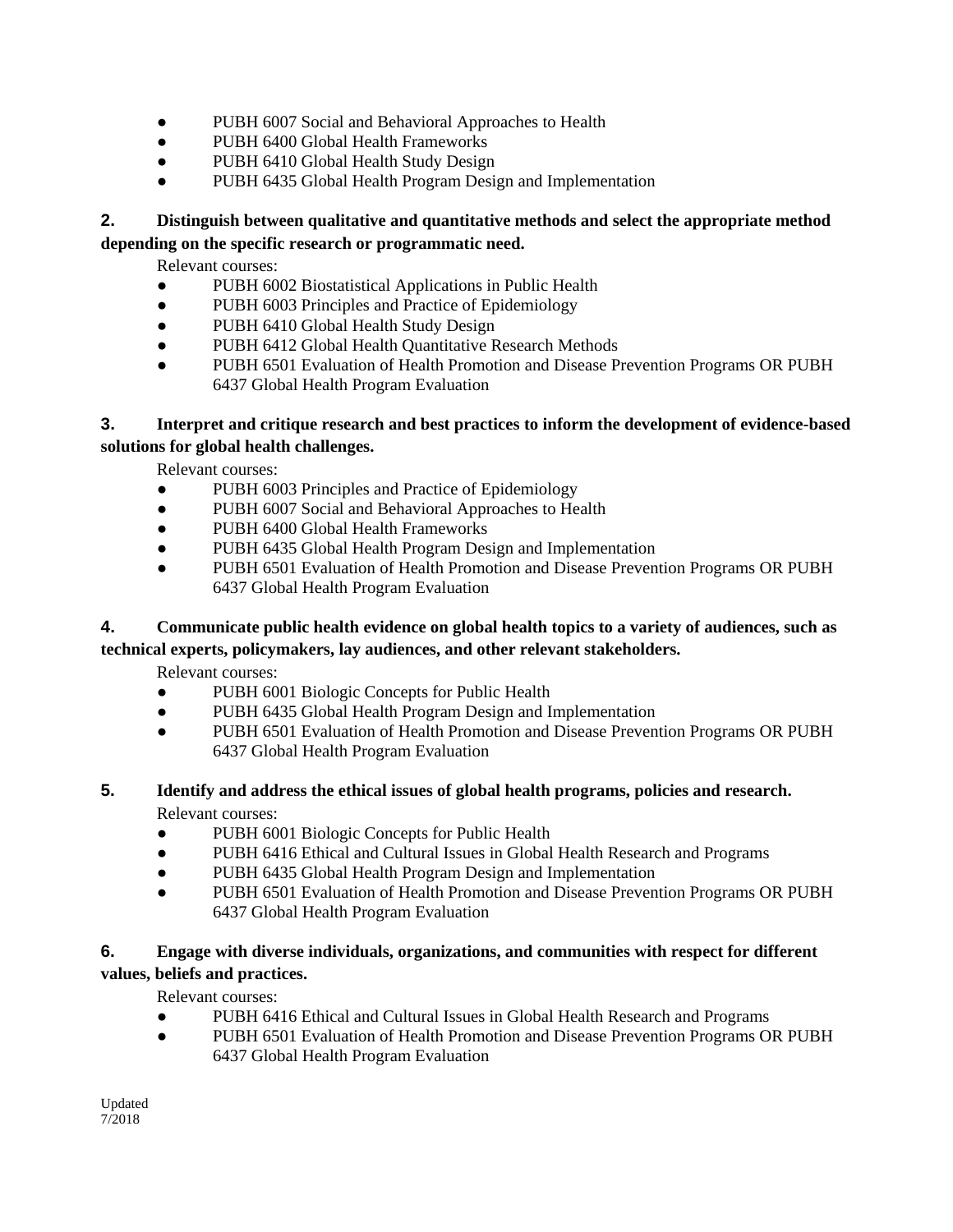#### **7. Explain multilevel determinants of problems in Global Health and the basis for strategies and interventions.**

Relevant courses:

- PUBH 6001 Biologic Concepts for Public Health
- PUBH 6004 Environmental and Occupational Health in a Sustainable World
- PUBH 6006 Management & Policy Approaches to Public Health
- PUBH 6007 Social and Behavioral Approaches to Health
- PUBH 6400 Global Health Frameworks
- PUBH 6435 Global Health Program Design and Implementation
- PUBH 6501 Evaluation of Health Promotion and Disease Prevention Programs OR PUBH 6437 Global Health Program Evaluation

# **8. Describe the governance and institutional landscape of global health.**

Relevant courses:

- PUBH 6400 Global Health Frameworks
- **9. Demonstrate professionalism in practice, research and in communication activities.**  Relevant courses:
	- PUBH 6410 Global Health Study Design
	- PUBH 6416 Ethical and Cultural Issues in Global Health Research and Programs
	- PUBH 6435 Global Health Program Design and Implementation

#### **10. Utilize epidemiological data, program theory, programmatic evidence, and health systems and policy contextual information for the design of effective global health interventions and programs, as well as their monitoring and evaluation.**

Relevant courses:

- PUBH 6400 Global Health Frameworks
- PUBH 6435 Global Health Program Design and Implementation
- PUBH 6501 Evaluation of Health Promotion and Disease Prevention Programs OR PUBH 6437 Global Health Program Evaluation

# 11. **Compare and select monitoring frameworks and evaluation methods according to specified purposes for each**.

Relevant courses:

- PUBH 6435 Global Health Program Design and Implementation
- PUBH 6501 Evaluation of Health Promotion and Disease Prevention Programs

#### **12. Identify frameworks for the design of culturally acceptable and contextually feasible global health interventions and evaluations.**

Relevant courses:

- PUBH 6435 Global Health Program Design and Implementation
- PUBH 6501 Evaluation of Health Promotion and Disease Prevention Programs OR PUBH 6437 Global Health Program Evaluation

#### **13. Apply research, leadership, and communication skills to support the design, implementation, evidence and policy cycle.**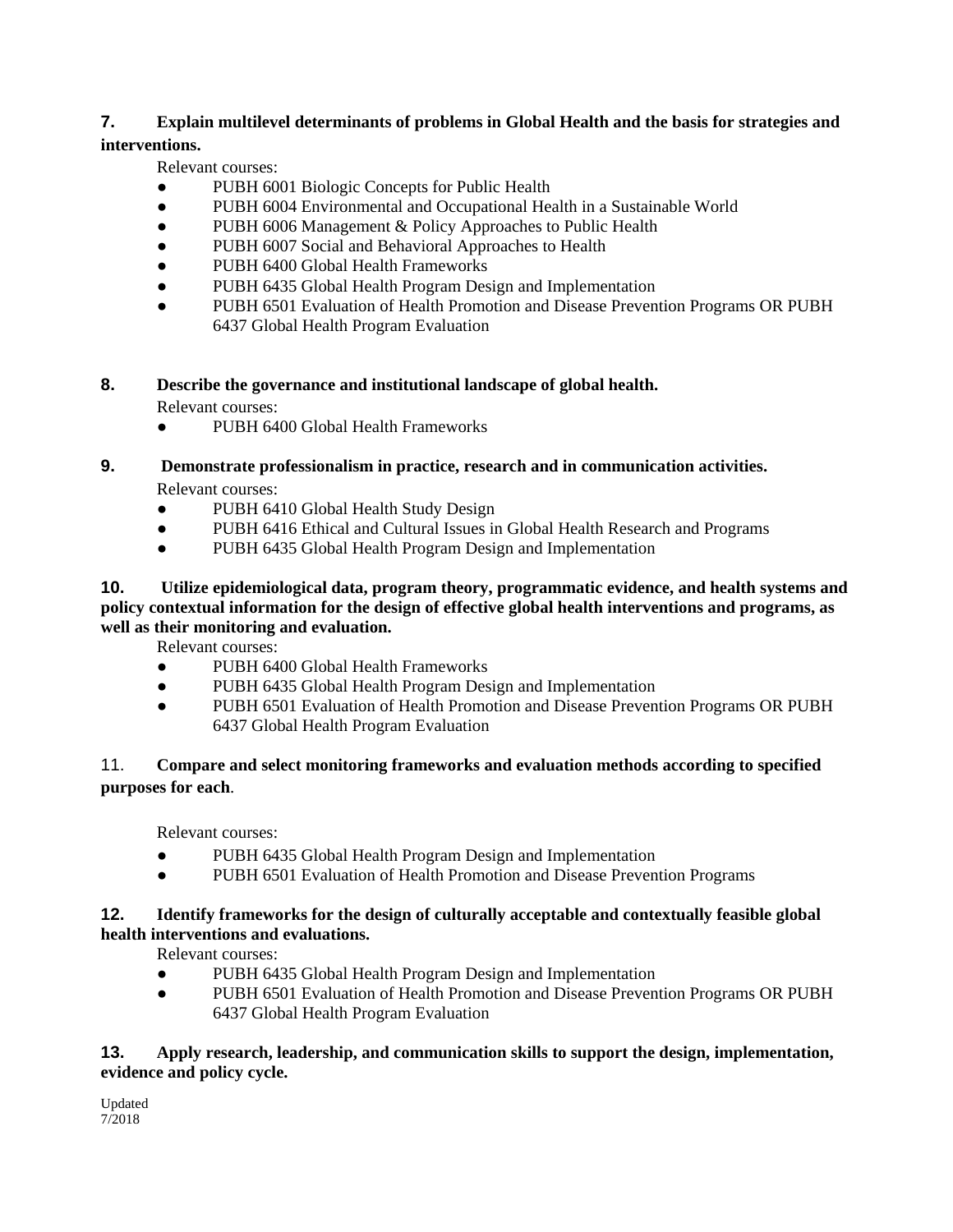Relevant courses:

- PUBH 6435 Global Health Program Design and Implementation
- PUBH 6501 Evaluation of Health Promotion and Disease Prevention Programs OR PUBH 6437 Global Health Program Evaluation
- PUBH 6410 Global Health Study Design
- PUBH 6412 Global Health Quantitative Research Methods

**Please make sure to follow the program guide for the academic year in which you matriculated into the program.**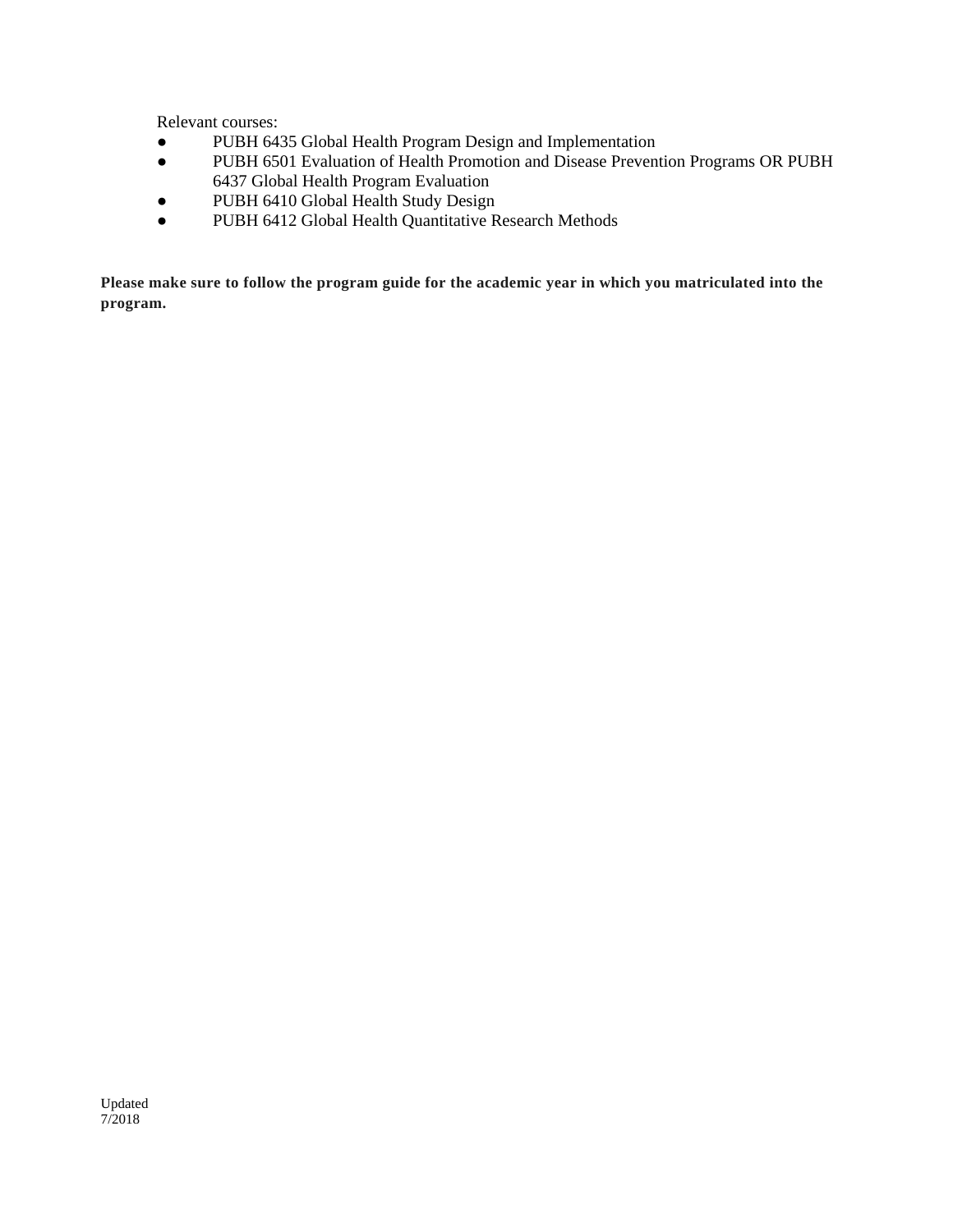# Milken Institute School of Public Health

#### **Master of Public Health Global Health Program Design, Monitoring and Evaluation**

**Program-at-a-Glance 2018-2019**

THE GEORGE WASHINGTON UNIVERSITY

**Begin Planning Your Culminating Project 11-12 Months Prior to Program Completion**

| <b>Required Core Courses (15 credits)</b>                                             |                                                                                                                          |                |                                       |       |  |  |  |  |
|---------------------------------------------------------------------------------------|--------------------------------------------------------------------------------------------------------------------------|----------------|---------------------------------------|-------|--|--|--|--|
| <b>Required Core Course</b>                                                           |                                                                                                                          | <b>Credits</b> | <b>Semester Offered</b>               | Grade |  |  |  |  |
| <b>PUBH 6001</b>                                                                      | <b>Biological Concepts for Public Health</b>                                                                             | 2              | Fall, Spring, Summer I                |       |  |  |  |  |
| <b>PUBH 6002</b>                                                                      | <b>Biostatistical Applications for Public Health</b>                                                                     | $\overline{3}$ | Fall, Spring, Summer 10 wk            |       |  |  |  |  |
| <b>PUBH 6003</b>                                                                      | Principles and Practice of Epidemiology                                                                                  | 3              | Fall, Spring, Summer 10 wk            |       |  |  |  |  |
| <b>PUBH 6004</b>                                                                      | Environmental & Occupational Health in a Sustainable<br>World                                                            | $\overline{2}$ | Fall, Spring, Summer I                |       |  |  |  |  |
| <b>PUBH 6006</b>                                                                      | Management & Policy Approaches to Public Health                                                                          | $\mathfrak{Z}$ | Fall, Spring, Summer 10 wk            |       |  |  |  |  |
| <b>PUBH 6007</b>                                                                      | Social and Behavioral Approaches to Public Health                                                                        | $\overline{2}$ | Fall, Spring, Summer 1                |       |  |  |  |  |
| <b>Required Global Health Departmental Courses (13 credits)</b>                       |                                                                                                                          |                |                                       |       |  |  |  |  |
| <b>PUBH 6400</b>                                                                      | <b>Global Health Frameworks</b>                                                                                          | $\overline{2}$ | Fall                                  |       |  |  |  |  |
| <b>PUBH 6410</b>                                                                      | Global Health Study Design                                                                                               | $\overline{2}$ | Fall, Spring                          |       |  |  |  |  |
| <b>PUBH 6412</b>                                                                      | Global Health Quantitative Research Methods<br>(prerequisite: PUBH 6002)                                                 | 3              | Spring, Summer                        |       |  |  |  |  |
| <b>PUBH 6416</b>                                                                      | Ethical & Cultural Issues in Global Health Research &<br>Programs                                                        | $\mathbf{1}$   |                                       |       |  |  |  |  |
| <b>PUBH 6435</b>                                                                      | Global Health Program Design and Implementation                                                                          | $\overline{c}$ | Spring, Summer                        |       |  |  |  |  |
| <b>PUBH 6501</b><br><b>OR</b><br><b>PUBH 6437</b>                                     | Evaluation of Health Promotion and Disease Prevention<br>Programs OR<br>Global Health Program Evaluation (online course) | 3              | Fall, Spring, Summer<br>(online only) |       |  |  |  |  |
| Selective Courses (choose at least 6 credits from the following)                      |                                                                                                                          |                |                                       |       |  |  |  |  |
| <b>PUBH 6411</b>                                                                      | Global Health Qualitative Research Methods                                                                               | $\mathfrak{D}$ | Spring, Summer                        |       |  |  |  |  |
| <b>PUBH 6436</b>                                                                      | Global Health Program Management and Leadership                                                                          | $\overline{2}$ | Fall, Summer                          |       |  |  |  |  |
| <b>PUBH 6440</b>                                                                      | Global Health Economics and Finance                                                                                      | $\overline{2}$ | Spring                                |       |  |  |  |  |
| <b>PUBH 6445</b>                                                                      | Quantitative Methods for Impact Evaluation<br>(prerequisite: PUBH 6002, PUBH 6003, PUBH 6412)                            | 2              | Fall                                  |       |  |  |  |  |
| <b>PUBH 6488</b>                                                                      | Cost Effectiveness Analysis for Public Health                                                                            | $\overline{2}$ | Spring                                |       |  |  |  |  |
| <b>PUBH 6495</b>                                                                      | Field Trial Methods and Application<br>(prerequisite: PUBH 6002, PUBH 6003)                                              | $\overline{2}$ | Fall                                  |       |  |  |  |  |
| Elective Courses (choose at least 7 credits from the following)                       |                                                                                                                          |                |                                       |       |  |  |  |  |
| <b>PUBH 6441</b>                                                                      | Global Health Organizations and Regulations                                                                              | 3              | Fall                                  |       |  |  |  |  |
| <b>PUBH 6442</b>                                                                      | <b>Comparative Health Systems</b>                                                                                        | $\overline{2}$ | Fall                                  |       |  |  |  |  |
| <b>PUBH 6480</b>                                                                      | Public Health in Complex Emergencies                                                                                     | $\overline{2}$ | Fall                                  |       |  |  |  |  |
| <b>PUBH 6481</b>                                                                      | Global Mental Health                                                                                                     | $\overline{2}$ | Spring                                |       |  |  |  |  |
| <b>PUBH 6482</b>                                                                      | International Nutrition and Food Policy                                                                                  | $\overline{2}$ | Spring                                |       |  |  |  |  |
| <b>PUBH 6484</b>                                                                      | Prevention and Control of Vector Borne Diseases                                                                          | $\overline{2}$ | Fall                                  |       |  |  |  |  |
| Prevention and Control of Water and Sanitation<br><b>PUBH 6485</b><br><b>Diseases</b> |                                                                                                                          | 1              | Summer                                |       |  |  |  |  |

PUBH 6489 Evaluation of Nutrition Program and Policies 1 Summer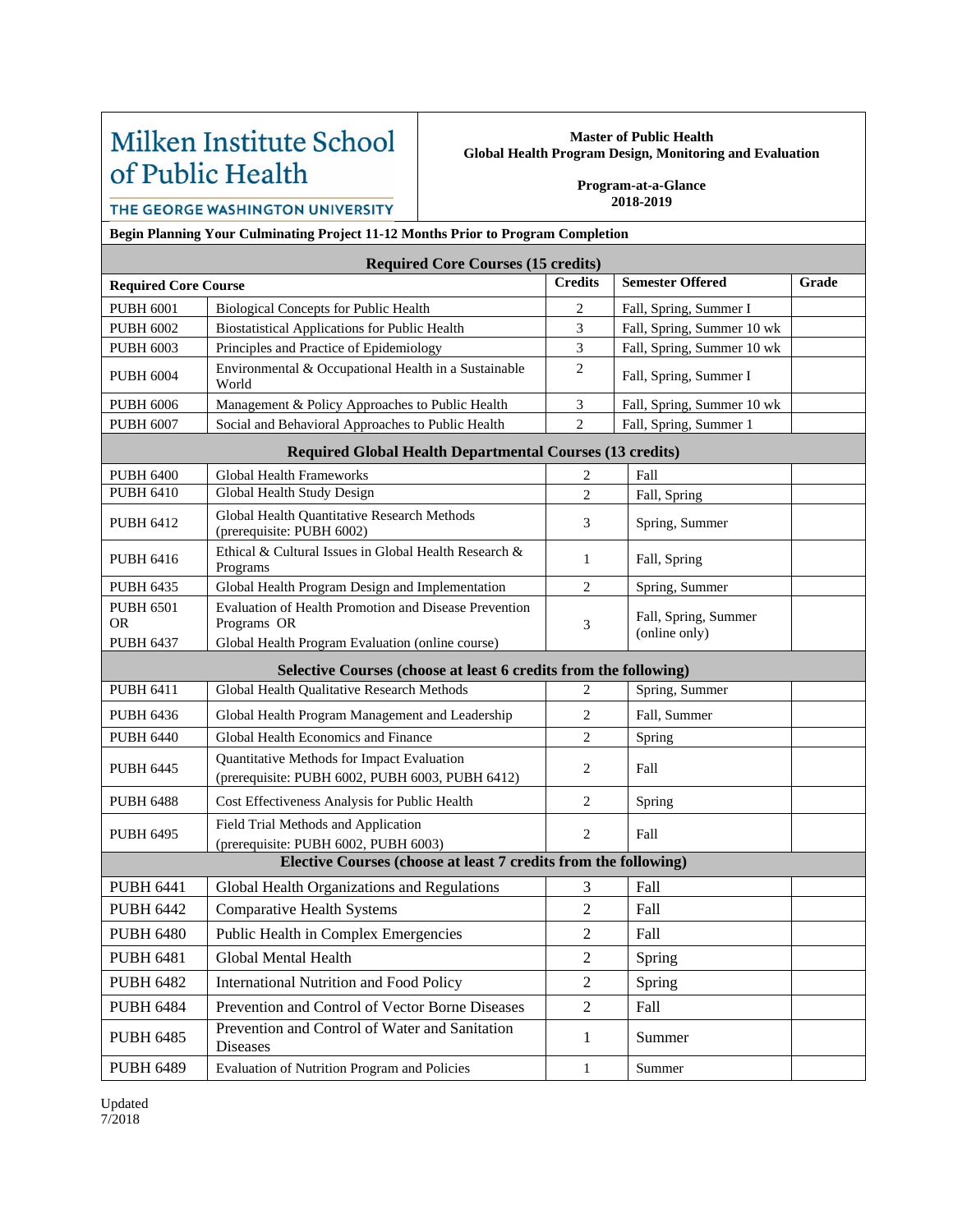| <b>PUBH 6132</b>                                        | WASH/Disaster Relief Management and<br>Development                                                                                        | 2              | Fall                 |  |  |  |  |
|---------------------------------------------------------|-------------------------------------------------------------------------------------------------------------------------------------------|----------------|----------------------|--|--|--|--|
| <b>PUBH 6250</b>                                        | Epidemiology of HIV/AIDS                                                                                                                  | 2              | Fall                 |  |  |  |  |
| <b>PUBH 6262</b>                                        | Introduction to Geographical Information Systems                                                                                          |                | Fall, Spring, Summer |  |  |  |  |
| <b>PUBH 6263</b>                                        | <b>Advanced Geographical Information Systems</b>                                                                                          |                | Fall, Spring, Summer |  |  |  |  |
| PUBH 6xxx                                               | Any PUBH graduate level course may be<br>substituted for an elective course above. Other<br>course(s) require advisor's advanced approval | $1 - 3$        | Fall, Spring, Summer |  |  |  |  |
| <b>Practicum and Culminating Experience (4 credits)</b> |                                                                                                                                           |                |                      |  |  |  |  |
| <b>PUBH 6014</b>                                        | Practicum                                                                                                                                 |                | Fall, Spring, Summer |  |  |  |  |
| <b>PUBH 6015</b>                                        | <b>Culminating Experience</b>                                                                                                             | $\mathfrak{D}$ | Fall, Spring, Summer |  |  |  |  |
| <b>Total</b>                                            |                                                                                                                                           | 45             |                      |  |  |  |  |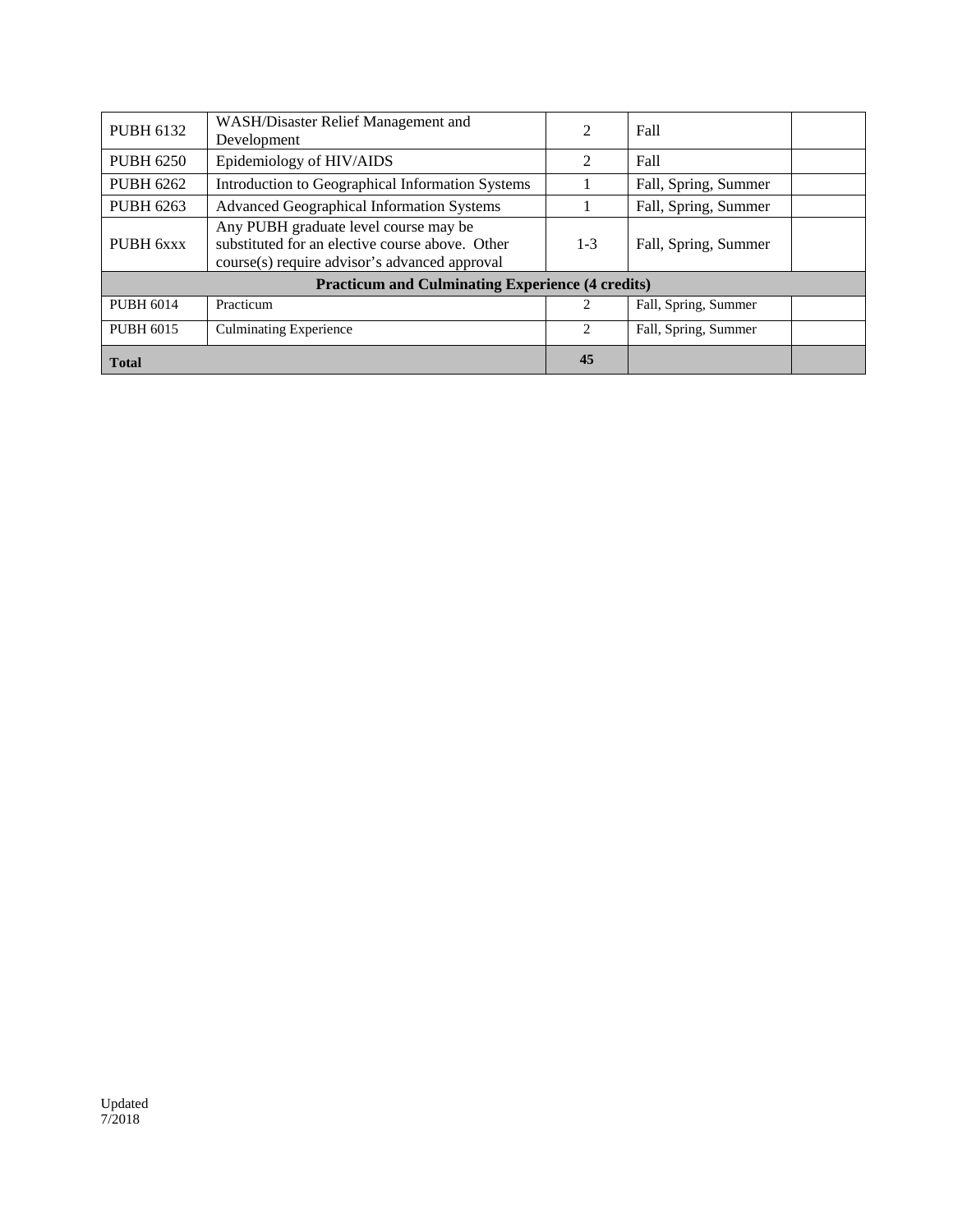# **The Department of Global Health Global Health Program Design, Monitoring and Evaluation (DME) MPH Program Course Mapping Examples**

Below are three potential course-sequencing options. If students follow one of these three course maps, they will be able to complete their MPH in 5-6 semesters. There are other alternative schedules so please work with the DME program director to develop a course map that works for you. Timelines and priorities vary by student. It is ultimately up to each student and their advisor to determine the best timeline for courses, the Practicum, and the Culminating Experience. Many students opt to register and complete their Culminating Experience (PUBH 6015) during their second summer session. DME students with limited international experience are highly encouraged to spend a full semester overseas for their practicum.

The following are advising tips relating to course sequencing:

- All global health students must take PUBH 6400-Global Health Frameworks during their first fall semester
- Methods courses have precise sequencing: PUBH 6412-GH Quantitative have two prerequisites: PUBH 6002 and PUBH 6410. PUBH 6495 Field Trial Methods and Application requires PUBH 6002 and 6003. PUBH 6445 Quantitative Methods for Impact Evaluation requires 6002, 6003 and 6412.
- We strongly encourage you to take PUBH6435-GH Program Design and Evaluation before you take PUBH 6501 Evaluation of Health Promotion and Disease Prevention Programs or PUBH 6437 Global Health Program Evaluation.
- We strongly encourage you to take PUBH 6412-GH Quantitative Methods before or concurrently with PUBH 6501 Evaluation of Health Promotion and Disease Prevention Programs or PUBH 6437 Global Health Program Evaluation.
- You must take the following courses **prior** to completing your practicum (PUBH 6014): PUBH 6002 Biostatistical Applications for Public Health, PUBH 6003 Principles and Practice of Epidemiology, PUBH 6400 Global Health Frameworks, PUBH 6410 Global Health Study Design, PUBH 6412 GH Quantitative Research Methods, PUBH 6416 Ethical and Cultural Issues in GH Research, PUBH 6435 GH Program Dev. and Implementation, and PUBH 6501/PUBH 6437 Evaluation of Health Promotion and Disease Prevention Programs OR Global Health Program Evaluation.
- The Culminating Experience (PUBH 6015) is typically completed in your final semester.

We propose three possible schedules below. There are three of many possibilities. If you are a part time student please discuss further with the Program Director.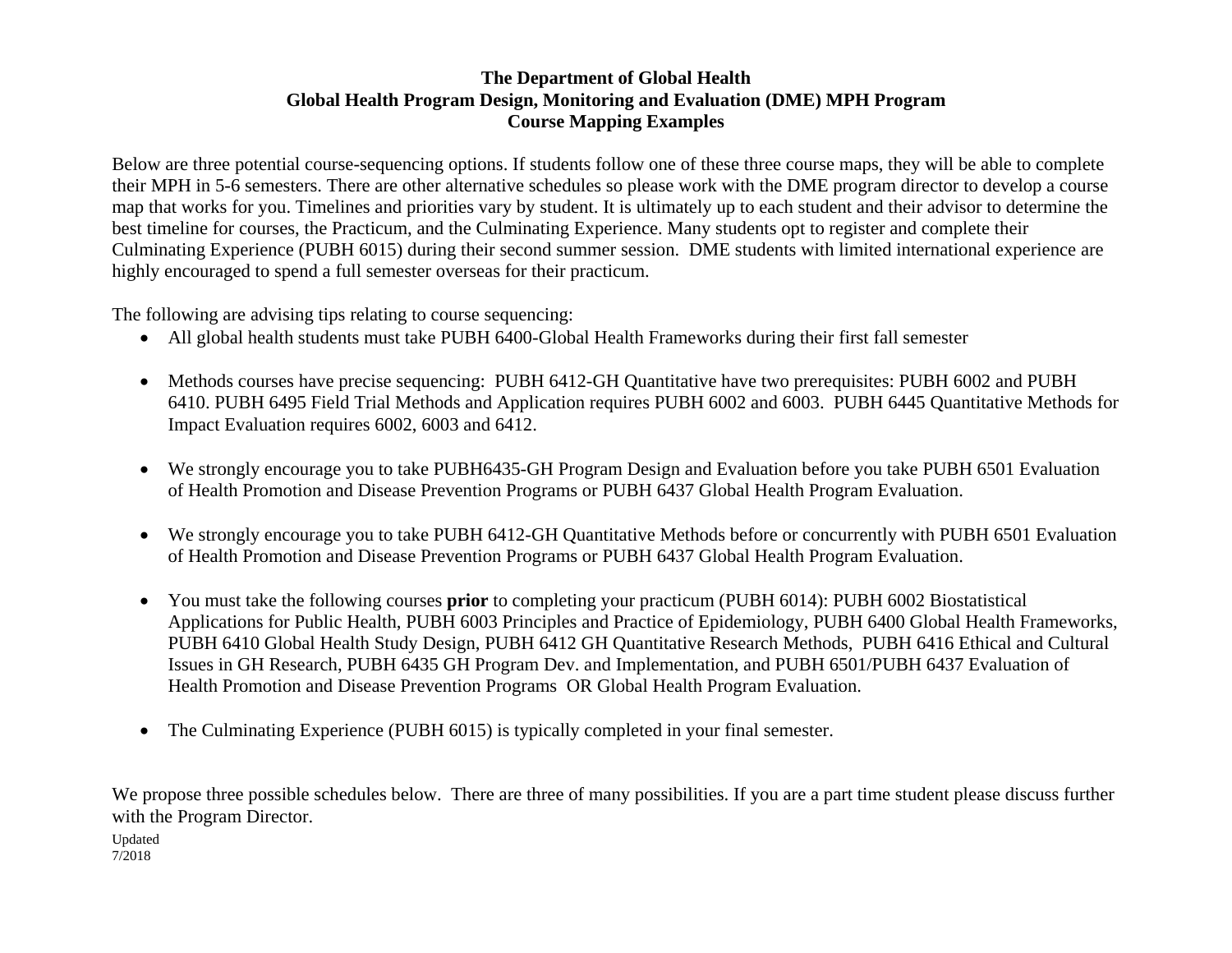# Example 1: Research Methods Focused Track

| 1 <sup>st</sup> year Fall                   |                | 1 <sup>st</sup> year Spring                |                | 1 <sup>st</sup> year Summer             |                |  |
|---------------------------------------------|----------------|--------------------------------------------|----------------|-----------------------------------------|----------------|--|
|                                             | <b>Credits</b> |                                            | <b>Credits</b> |                                         | <b>Credits</b> |  |
| 6400 Global Health Frameworks               | 2              | 6004 Environmental & Occupational Health   | 2              | 6437 Program Evaluation                 | 3              |  |
|                                             |                | in a Sustainable World                     |                |                                         |                |  |
| 6002 Biostatistical Applications for Public | 3              | 6435 GH Program Dev. and Implementation    | 2              | 6411 Global Health Qualitative Research | $\mathfrak{D}$ |  |
| Health                                      |                |                                            |                | <b>Methods</b>                          |                |  |
| 6410 Global Health Study Design             | $\overline{2}$ | 6412 GH Quantitative Research Methods      | 3              | Elective                                |                |  |
| 6416 Ethical and Cultural Issues in GH      |                | 6440 Global Health Economics and Finance   | 2              |                                         |                |  |
| Research                                    |                |                                            |                |                                         |                |  |
| 6003 Principles and Practice of             | 3              | 6001 Biological Concepts for Public Health | $\overline{2}$ |                                         |                |  |
| Epidemiology                                |                |                                            |                |                                         |                |  |
| <b>Total semester credits</b>               | 11             | <b>Total semester credits</b>              | 11             | <b>Total semester credits</b>           | 6              |  |
|                                             |                |                                            |                |                                         |                |  |
| 2nd year Fall                               |                | 2 <sup>nd</sup><br>year Spring             |                | $2nd$ year Summer                       |                |  |
| 6006 Management and Policy Approaches to    | 3              | 6015 Culminating Experience*               | $\overline{2}$ | Students often opt to work on their     |                |  |
| <b>Public Health</b>                        |                |                                            |                | Culminating Experience over the summer  |                |  |
| 6495 Field Trial Methods and Application    | $\overline{c}$ | 6014 Practicum                             | 2              |                                         |                |  |
| 6007 Social & Behavioral Approaches to      | 2              | <b>Elective Courses</b>                    | $\overline{2}$ |                                         |                |  |
| Health                                      |                |                                            |                |                                         |                |  |
| 6445 Quantitative Methods for Impact        | $\overline{c}$ |                                            |                |                                         |                |  |
| Evaluation                                  |                |                                            |                |                                         |                |  |
| <b>Elective Courses</b>                     | $\overline{2}$ |                                            |                |                                         |                |  |
| <b>Total semester credits</b>               | 11             | <b>Total semester credits</b>              | 6              | <b>Total semester credits</b>           | $\bf{0}$       |  |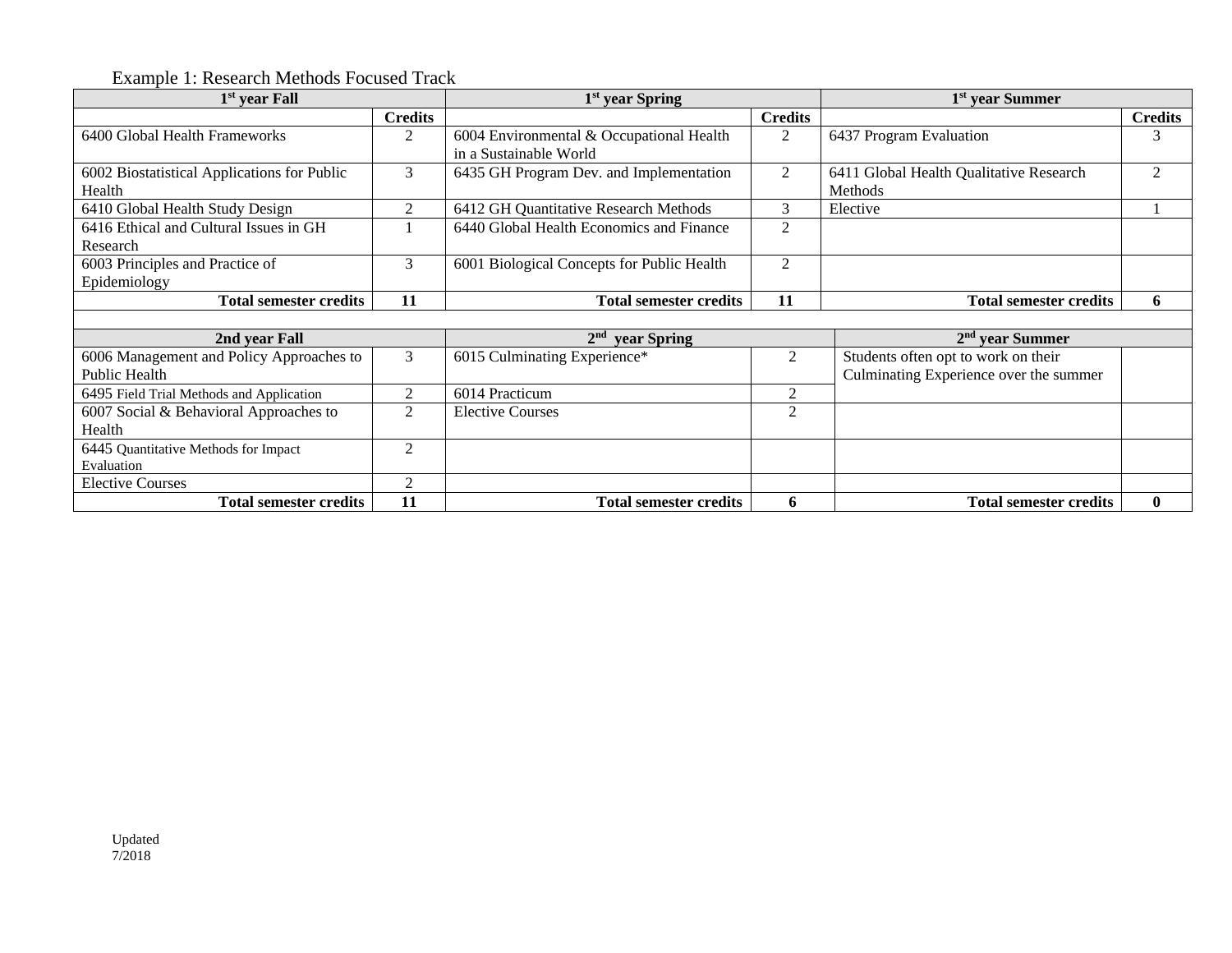Example 2: NGO Program Officer Focused Track

| 1 <sup>st</sup> year Fall                             |                | 1 <sup>st</sup> year Spring                                        |                | 1 <sup>st</sup> year Summer                                                   |                |
|-------------------------------------------------------|----------------|--------------------------------------------------------------------|----------------|-------------------------------------------------------------------------------|----------------|
|                                                       | <b>Credits</b> |                                                                    | <b>Credits</b> |                                                                               | <b>Credits</b> |
| 6400 Global Health Frameworks                         | 2              | 6004 Environmental & Occupational Health<br>in a Sustainable World | 2              | 6006 Management and Policy Approaches to<br><b>Public Health</b>              | 3              |
| 6002 Biostatistical Applications for Public<br>Health | 3              | 6435 GH Program Dev. and Implementation                            | 2              | 6411 Global Health Qualitative Research<br>Methods                            | $\overline{2}$ |
| 6410 Global Health Study Design                       | $\mathfrak{D}$ | 6412 GH Quantitative Research Methods                              | 3              | Elective                                                                      |                |
| 6416 Ethical and Cultural Issues in GH<br>Research    |                | 6001 Biological Concepts for Public Health                         | $\overline{2}$ |                                                                               |                |
| 6003 Principles and Practice of<br>Epidemiology       | 3              | 6488 Cost Effectiveness Analysis for Public<br>Health              | $\overline{2}$ |                                                                               |                |
| <b>Total semester credits</b>                         | 11             | <b>Total semester credits</b>                                      | 11             | <b>Total semester credits</b>                                                 | 6              |
|                                                       |                |                                                                    |                |                                                                               |                |
| 2nd year Fall                                         |                | 2 <sup>nd</sup><br>year Spring                                     |                | $2nd$ year Summer                                                             |                |
| 6436 Global Health Program Management                 | 2              | 6015 Culminating Experience*                                       | 2              | Students often opt to work on their<br>Culminating Experience over the summer |                |
| 6437 or 6501 Program Evaluation                       | 3              | 6014 Practicum                                                     | 2              |                                                                               |                |
| 6007 Social & Behavioral Approaches to                | $\overline{2}$ | <b>Elective Courses</b>                                            | $\overline{2}$ |                                                                               |                |
| Health                                                |                |                                                                    |                |                                                                               |                |
| <b>Elective Courses</b>                               | 4              |                                                                    |                |                                                                               |                |
| <b>Total semester credits</b>                         | 11             | <b>Total semester credits</b>                                      | 6              | <b>Total semester credits</b>                                                 | $\mathbf{0}$   |